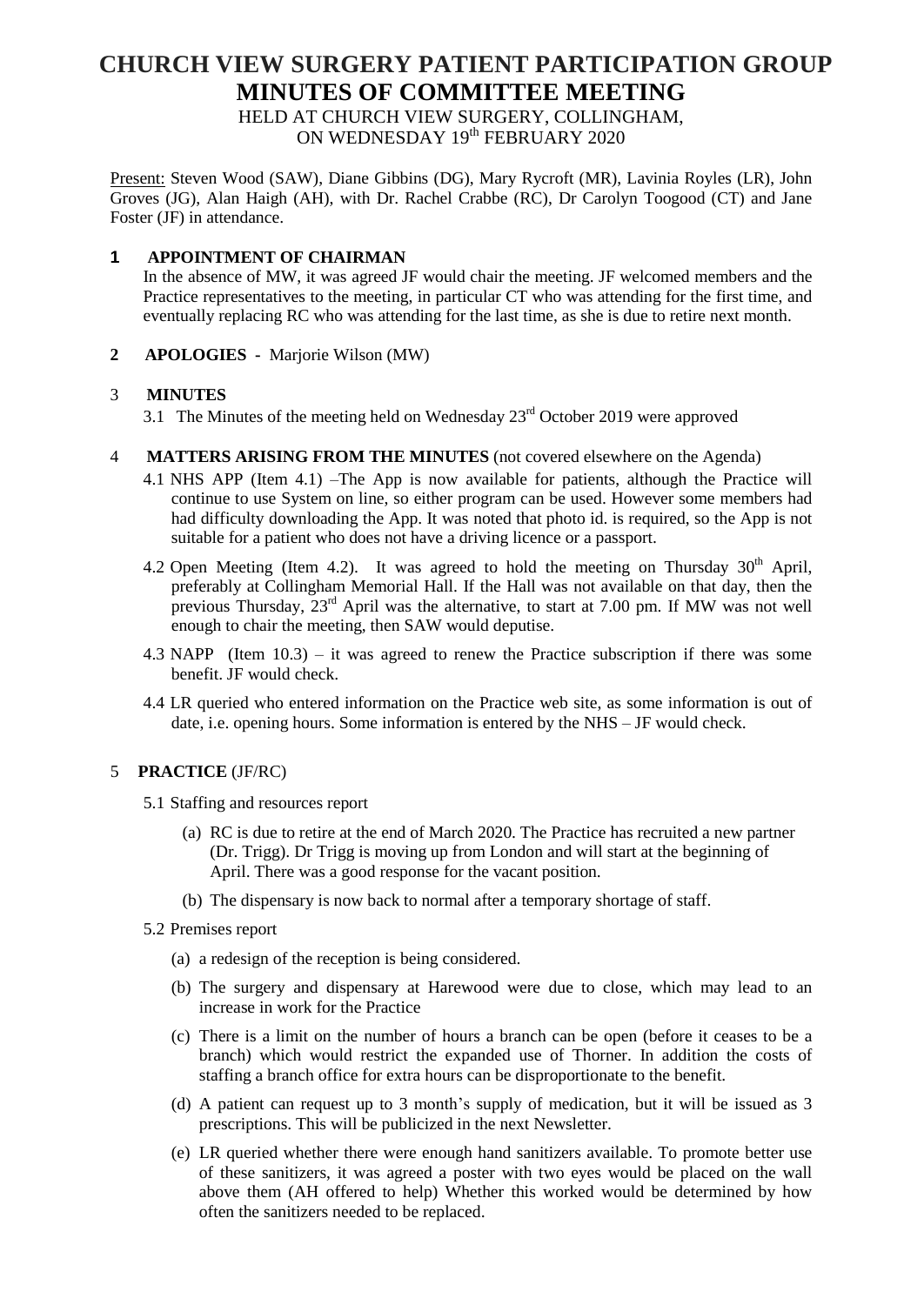- 5.3 Newsletter
	- (a) Dr. Hance has agreed to prepare future Newsletters
	- (b) The PPG is asked to contribute material for inclusion in the Newsletter
- 5.4 Leeds Care Record
	- (a) Leeds Care Record is a joined up digital care record which enables clinical and care staff to view real time health and care information across a variety of care providers, and between different systems
	- (b) Access to the system is restricted according to user, so that only relevant information is accessible
	- (c) In due course those with access may be extended e.g. to dentists, care homes.

# **6 ROLE OF PPG**

- 6.1 According to NAPP, PPGs can fulfill a number of roles, including:
	- Advising the practice on the patient perspective
	- Organising health promotion events
	- Communicating with the wider patient body
	- Running volunteer services and support groups to meet local needs
	- Carrying out research into the views of those who use the practice (and their carers)
	- Influencing the practice or the wider NHS to improve commissioning
	- Fundraising to improve the services provided by the practice
- 6.2 SAW asked what the PPG could do to help the Practice. RC asked what the PPG could offer.
- 6.3 One suggestion was the better use of posters (and the information screens) to promote initiatives, such as One You Leeds, which has been commissioned by Leeds City Council to provide an integrated and easy-to-access option for residents to address a range of lifestyle issues.
- 6.4 Another suggestion was to make personal contact with patients by attending a surgery
- 6.4 It was suggested the PPG might help the Practice if there were generic issues raised in complaints from patients. Fortunately the Practice receives few complaints, and these tend to be personal to that individual.

## **7 LEEDS CLINICAL COMMISSIONING GROUP (CCG)**

- (a) SAW was attending PPG Network meetings, including training sessions
- (b) Communication was a major problem for the CCG., which they hoped to resolve by establishing a new email contact group.

## **8 VIRTUAL GROUP**

- (a) If the PPG is to be effective, it needs to communicate with patients of the Practice. At the moment less than 300, out of 9,500 patients, subscribe to the Virtual Group.
- (b)Various actions have been discussed, but no progress has been made
- (c) Some means of communication with patients needed to be carried out, in conjunction with other Practices within the PCN. SAW had attempted to make contact, but there had been limited response

## 9 **NAPP UPDATE**

- (a) It was up to members to check the NAPP Bulletins, which were issued monthly, and draw attention to relevant issues.
- (b) The NAPP Annual Conference would be held at the Queen's Hotel in Leeds, on Saturday  $6<sup>th</sup>$ June 2020